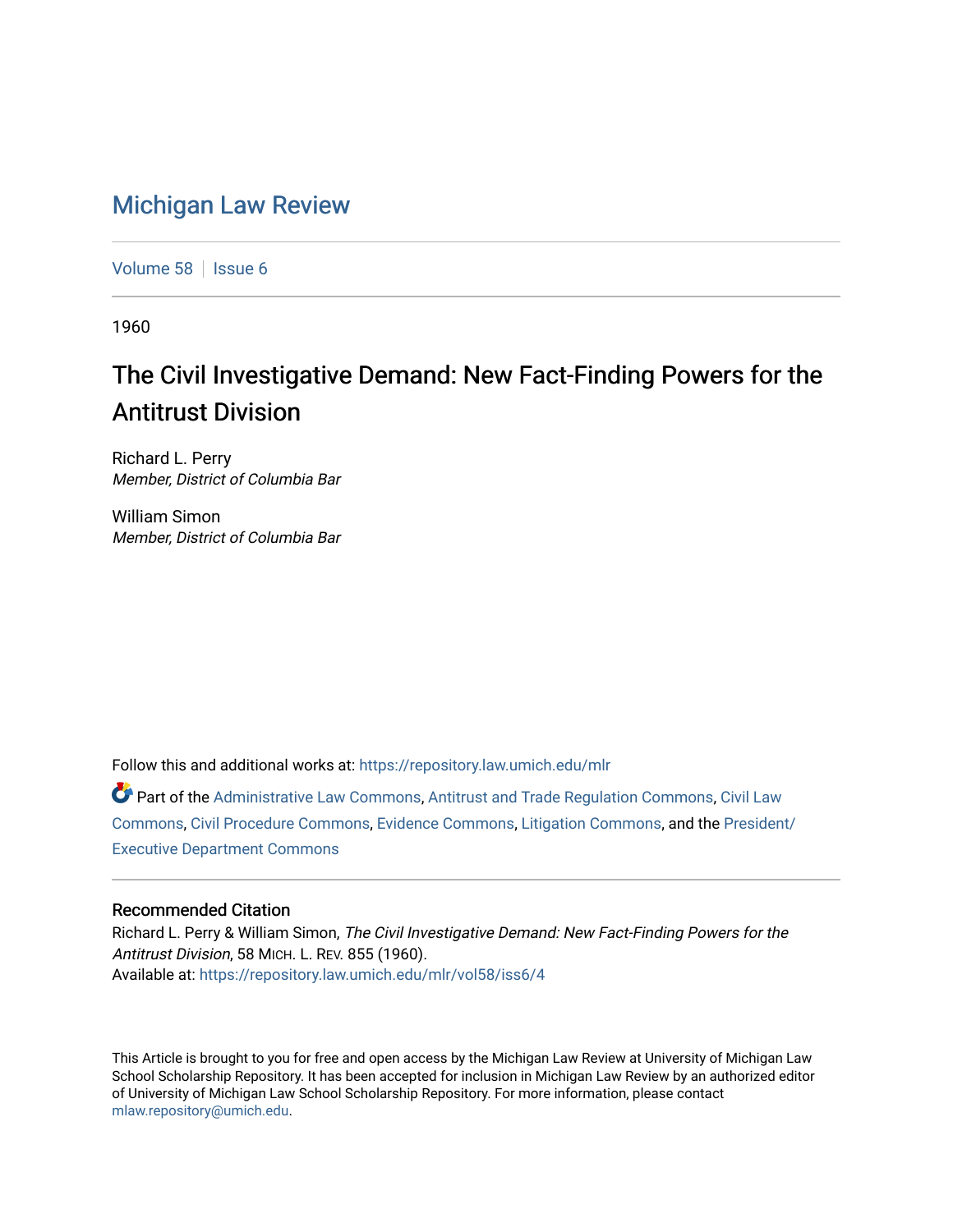## THE CIVIL INVESTIGATIVE DEMAND: NEW FACT-FINDING POWERS FOR THE ANTITRUST DIVISION

## *Richard L. Perryt and William Simon\**

THE complexity, scope and length of modern antitrust litigation bring to prominence the procedures by which evidence particularly documentary evidence  $-$  is discovered and placed before the courts and administrative agencies. Fact-finding mechanisms now available for ferreting out and prosecuting violations make up an imposing array. These include the grand jury subpoena, the discovery provisions of the Federal Rules of Civil and Criminal Procedure and the subpoena and visitorial powers of certain administrative agencies. The "civil investigative demand," a precomplaint compulsory process, is a new weapon proposed to be added to this arsenal.

Few dispute the desirability of new precomplaint investigative authority in civil antitrust cases. Legislation passed by the Senate during the First Session of the 86th Congress, however, is apparently designed to attain objectives in addition to precomplaint investigation. In so doing, it may infringe constitutional safeguards erected for the protection of private papers as well as safeguards designed to achieve an impartial administration of justice.

## *Background*

For several years the Antitrust Division of the Department of Justice has sought power to issue "civil investigative demands" to obtain data needed in deciding whether to file a civil antitrust complaint. Before complaint the department can, and usually does, seek the voluntary cooperation of persons under investigation, and this method has proved satisfactory in many cases.1 The grand jury, which is available only where there are grounds for believing that a criminal violation has occurred, is not a sat-

• Member, District of Columbia Bar. -Ed.

t Member, District of Columbia Bar.-Ed.

<sup>1</sup> REPORT OF THE ATTORNEY GENERAL'S NATIONAL COMMITTEE TO STUDY THE ANTITRUST LAws 344 (1955) (hereinafter cited as "REPORT").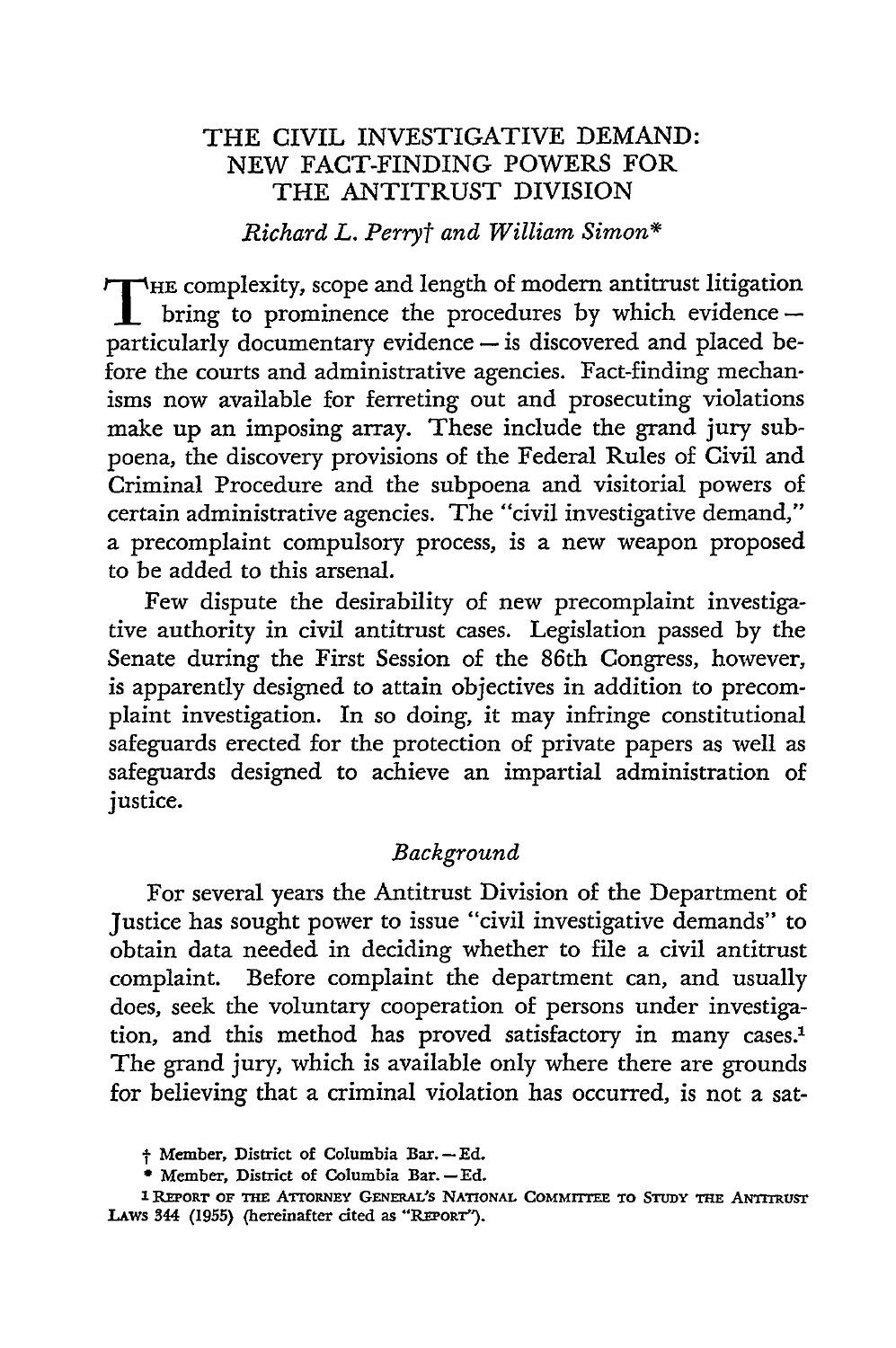isfactory alternative.2 Filing complaints on the basis of inadequate information and then employing the discovery procedures of the federal rules to develop the facts is likewise an unsatisfactory procedure.<sup>3</sup>

The only legitimate purpose of a civil investigative demand would be to supply information needed to determine whether a civil complaint should be brought.4 This need, of course, could be met by authority which would permit government investigators to inspect and copy relevant documents at the owner's place of business. Such authority was embodied in two bills presented to the First Session of the 86th Congress: S. 1003, introduced by Senator Wiley, and H.R. 4792, introduced by Congressman Geller. These bills are identical in all substantial respects. However, the bill reported by the Senate Judiciary Committee and passed by

2In United States v. Proctor & Gamble Co., 356 U.S. 677 at 683 (1958), the Supreme Court said that use of procedures intended for criminal cases to elicit evidence for civil cases constitutes "flouting the policy of the law." The district court later found that because the grand jury had been continued to procure evidence for a civil case after the department decided not to ask for an indictment there was "a flouting of the policy of the law and a subversion or abuse of the Grand Jury process. . . ." United States v. Proctor & Gamble Co., (D.C. N.J. 1959) 175 F. Supp. 198 at 200.

a Criticism of the vagueness of complaints has been attributed to the inadequacy of the department's precomplaint investigative powers. Judicial Conference of the United States, "Procedure in Antitrust and Other Protracted Cases," 13 F.R.D. 62 at 67 (1953).

<sup>4</sup>The Department of Justice has no compulsory process in connection with certain economic reports made by it, and the proposed civil investigative demand bills, properly construed, would not supply such powers. The Attorney General makes reports under the Defense Production Act of 1950, 64 Stat. 798, 50 U.S.C. App. (1958) §2061; the Interstate Compact to Conserve Oil and Gas under the Joint Resolution of August 7, 1959, 73 Stat. 290 (1959); and the Small Business Act of 1953, 67 Stat. 232, as amended, 15 U.S.C. (1958) §§631-648. The Defense Production Act provides that no act or omission pursuant thereto shall be deemed an antitrust violation or a violation of the Federal Trade Commission Act. 64 Stat. 818 (1950), as amended, 50 U.S.C. App. (1958) §2158. A similar provision is found in the Small Business Act [§640 (b)]. The periodic reports under the Compact likewise are not undertaken for the purpose of uncovering specific antitrust violations. The civil investigative demand bill, S. 716, is limited to the collection of evidence needed for the prosecution of "antitrust violations," and would therefore be unavailable for the collection of data required in the preparation of economic reports under the foregoing statutes or the Compact. See  $\S2$  (c), (d) and (e). Furthermore, the Attorney General is authorized by the Defense Production Act to request the Federal Trade Commission to conduct surveys in determining factors which may tend to eliminate competition or create monopolies, and additional investigative powers would appear to be unneeded. It would appear undesirable to give the Attorney General compulsory process in connection with these economic reports unless full consideration were given to the implications for industry and the administrative process. Such consideration would involve the extent of duplication and overlap with the jurisdiction of the regulatory agencies, and the desirability of clothing the Antitrust Division, which is part of the executive branch, with administrative powers which would make it, in effect, an arm of Congress. It is likely that should the Attorney General be granted compulsory process to collect economic data not relevant to specific law violations, the department could in time largely replace the Federal Trade Commission as an expert investigating and fact-finding agency in a number of important areas.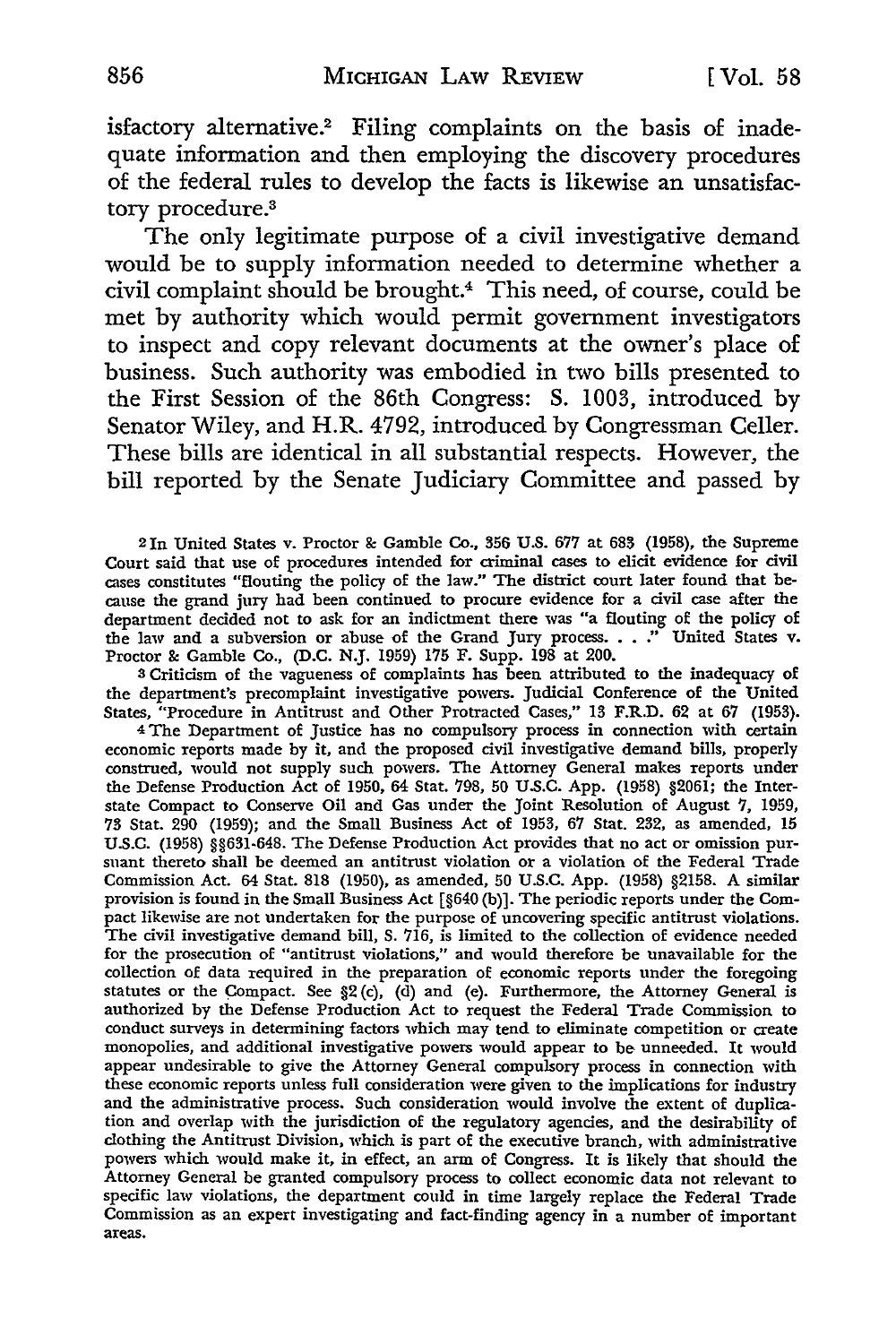the Senate, S. 716, introduced by Senator Kefauver, contains additional features.5 The Senate's action was surprising, not only because S. 716 far exceeds the needs of the department, but also because the sweeping powers conferred thereby were not even requested.<sup>6</sup>

At a Senate subcommittee hearing the only witnesses to appear were Victor R. Hansen, former head of the Antitrust Division, and Earl W. Kintner, then General Counsel and now Chairman of the Federal Trade Commission. Frederick H. Mueller, then Undersecretary of Commerce, submitted a letter which emphasized the need for preserving the confidential character of copies of reports submitted to the Department of Commerce. Written statements were submitted on behalf of the Section of Antitrust Law of the American Bar Association, the Association of the Bar of the City of New York, the National Association of Manufacturers, and the American Paper and Pulp Association. None of these groups favored S. 716.

S. 716, as approved by the Senate Judiciary Committee, allowed the Attorney General to submit to the Senate and House Judiciary Committees private documents obtained by means of civil investigative demands and did not limit the use thereof by such committees. During the floor debate, however, an amendment was adopted which would allow the filing of an application in court for a protective order upon notice that such disclosures are contemplated.<sup>7</sup>

## *"Documents Custodian"*

S. 716 would create the office of "Documents Custodian" within the Department of Justice with authority to establish and maintain a permanent library of private documents or copies thereof.<sup>8</sup> Additional copies could be made by other antitrust agencies and other libraries created. Senator Kefauver thus argued in favor

- <sup>6</sup>No action was taken during the First Session by the House.
- 7 105 CONG. REc. 13328, 13332 Guly 29, 1959).

<sup>5</sup> S. 716, 86th Cong., 1st sess. (1959). See S. Hearing Before the Subcommittee on Antitrust and Monopoly of the Committee on the Judiciary, 86th Cong., 1st sess., pursuant to S. Res. 57, on S. 716 and S. 1003, March 3, 1959; S. Rep. 451, 86th Cong., 1st sess. (1959); 105 Conc. Rec. 13304, 13320, 13323-13333 (July 29, 1959).

s S. 716 requires that business records and other documentary material be turned over to a "Documents Custodian,'' to be appointed by the Assistant Attorney General in charge of the Antitrust Division. §4 (a). S. 1003 and H.R. 4792 require that the owner make documents available to antitrust investigators for inspection and copying but do not create the office of "Documents Custodian." §3 (a).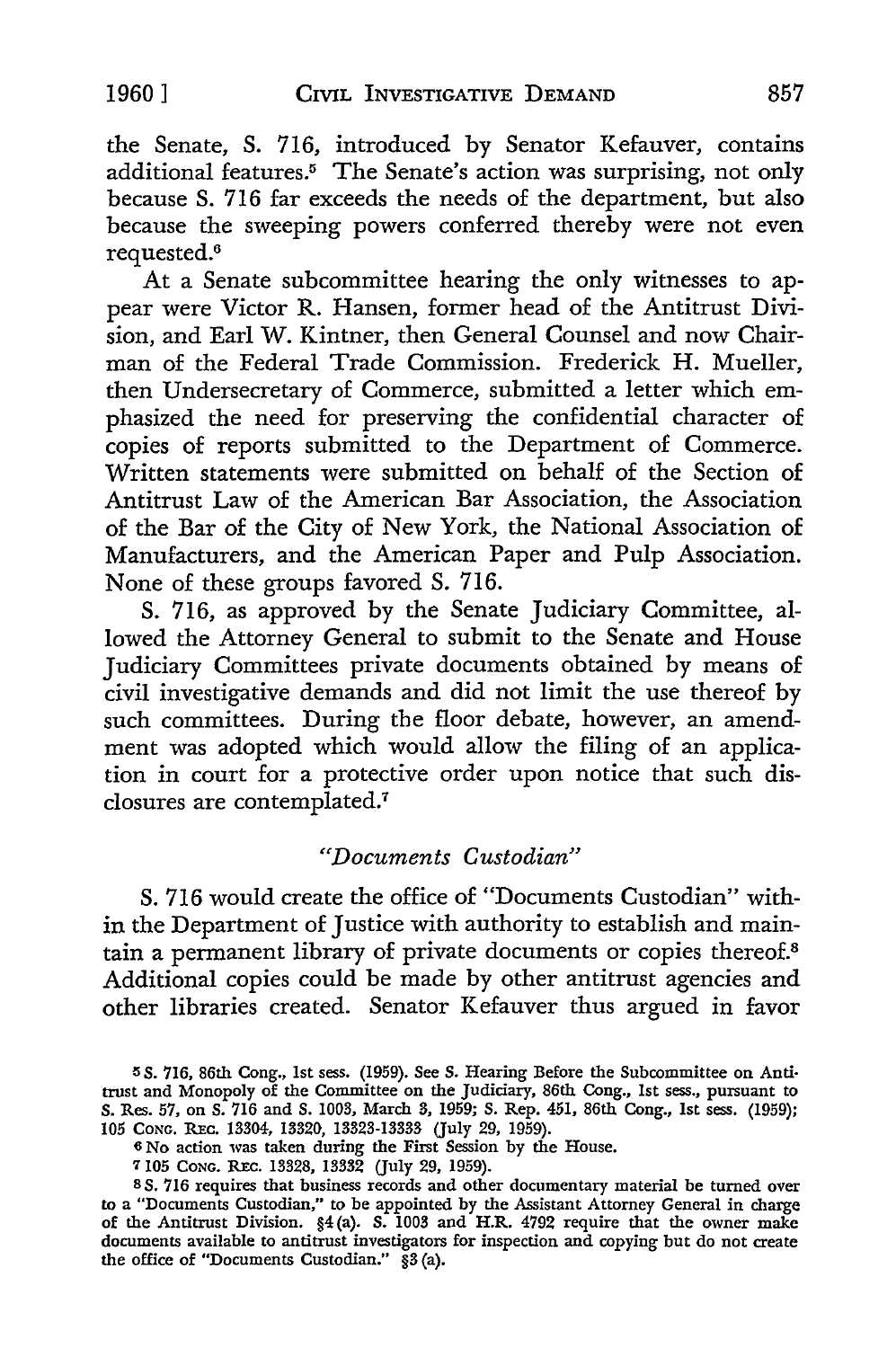of legislation which would permit the Attorney General and Congress to obtain information "even though it might have no particular importance except for historical reasons."<sup>9</sup>

The custodian's office would be staffed by a number of deputy custodians and antitrust investigators, all of whom would be charged with the responsibility of maintaining voluminous files of documents or copies thereof. The budgetary and administrative problems raised by the proposal, which presumably would be substantial, were not discussed at the hearing except by Judge Hansen, who opposed establishment of the office. He pointed out that although the Attorney General's National Committee To Study the Antitrust Laws had recommended establishment of a documents custodian,<sup>10</sup> the department's views were different. He said:

"The current proposal in S. 1003 provides, as I mentioned, for the organization served with a demand to produce the material at its principal office or place of business, unless otherwise agreed upon by the organization and the Department representative. This change [from the Attorney General's National Committee's recommendation] it seems clear, is a considerable improvement. It obviates the burden on the Department of becoming a recordkeeping office and enables the organization to pursue its normal business activities without being deprived of its records."<sup>11</sup>

More important than the cost of the new office is the question of the propriety of any federal department's undertaking to become a repository for current, private documents in nonregulated industries. Even evidence obtained by grand jury subpoena does not become the property of the Department of Justice.12 Unless held under an impounding order issued by the

9 105 CONG. REC. 13329 (July 29, 1959).

11 Hearings, note 5 supra, at 13. Later in the hearings, Judge Hansen stated that his "number one" objection to the custodian was "that it places an added burden on the De-partment to maintain a series of records .••• " Id. at 16.

<sup>10</sup> The committee's recommendation was apparently intended to assure that responsibility for the documents should be definitely fixed within the department so as to avoid the possibility of unauthorized disclosures. This objective, of course, could easily be achieved by providing that each civil investigative demand specify the attorney responsible for safeguarding the documents or copies which are removed. There was no suggestion in the Report that the custodian's function should be to build a permanent library. See REPORT 346.

<sup>12</sup> Justice Whittaker, concurring in United States v. Proctor & Gamble Co., 356 U.S. 677 at 684-685 (1958) said: "The grand jury minutes and transcripts are not the property of the Government's attorneys, agents or investigators, nor are they entitled to possession of them in such a case. Instead those documents are records of the court. And it seems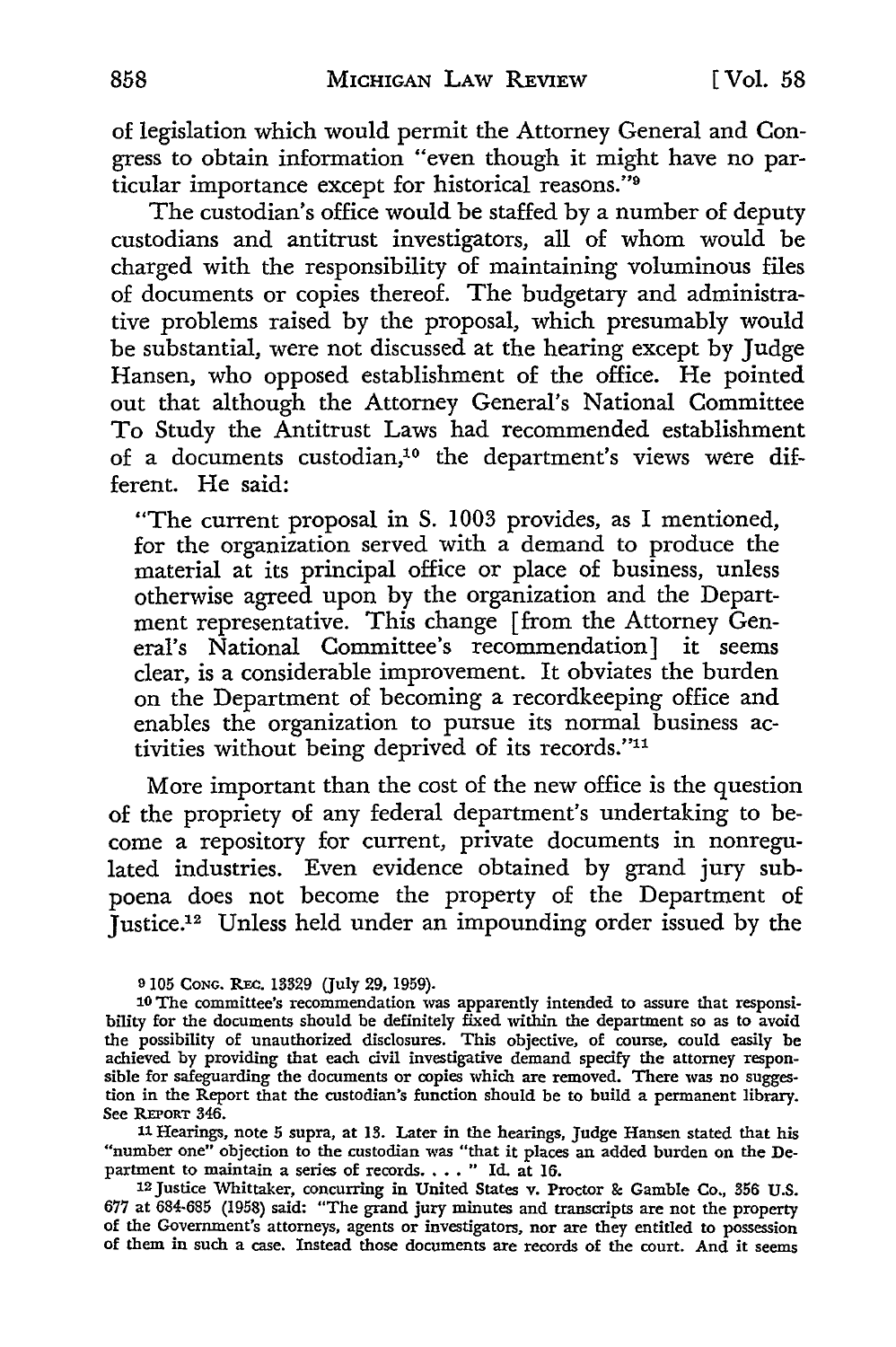court, documents and copies thereof must be returned to their owner once the grand jury's use of them has ended.<sup>13</sup>

The constitutionality of a statute creating a Documents Custodian with power to establish a permanent file of private documents is dubious. The distinction between papers kept in the ordinary course of business and public papers owned by a government agency or required to be kept by private persons in aid of governmental functions is well recognized.14 Business concerns are not required to furnish data to government agencies as to their operations unless such data are required in the performance of governmental functions.15 Even though an investigative demand were a lawful method of gathering data relevant to a specific statutory violation, it does not follow that permanent retention of the documents or copies thereof would be legal. If indefinite retention were allowed, the documents could be consulted years later with respect to alleged violations other than the one which prompted the original inquiry, thus depriving a party of notice that his activities are under investigation and nullifying the notice requirements of the bill itself.<sup>16</sup> The indefinite retention of private papers raises a question under the Fourth Amendment, which states: "The right of the people to be secure in their persons,

clear that where, as here, a 'no true bill' has been voted, their secrecy, which the law wisely provides, may be as fully violated by disclosure to and use by the Government counsel, agents and investigators as by the defendants' counsel in such a civil suit."

The government has sometimes conceded that ownership of documents submitted pursuant to a grand jury subpoena continues in the person subject to the subpoena. United States v. Standard Oil Co., (Crim. No. 2199, N.D. Ind.), transcript Sept. 4, 1959, p. 24; application for return of impounded documents denied sub nom. In re Grand Jury Proceedings, (7th Cir. 1960) 275 F. (2d) 227.

13 Traub v. United States, (D.C. Cir. 1955) 226 F. (2d) 781; Application of Bendix Aviation Corp., (S.D. N.Y. 1945) 58 F. Supp. 953. As to copies made by the government, see United States v. Wallace &: Tiernan Co., 336 U.S. 793 at 801 (1949) (return of photostatic copies necessarily follows if the indictment is dismissed); United States v. Proctor & Gamble Co., 356 U.S. 677 (1958), concurring opinion of Justice Whittaker. But cf. In re Petroleum Industry Investigation, (E.D. Va. 1957) 152 F. Supp. 646. After termination of the grand jury and any resulting criminal proceedings, copies of documents which could have been obtained by means of civil discovery processes may be retained for use in a subsequent civil case pursuant to order of the court. Maryland *8e* Virginia Milk Producers Assn. v. United States, (D.C. Cir. 1957) 250 F. (2d) 425.

14 E.g., Shapiro v. United States, 335 U.S. I (1948); Davis v. United States, 328 U.S. 582 (1946); Wilson v. United States, 221 U.S. 361 (1911).

15 Cf. Champlin Refining Co. v. United States, 329 U.S. 29 (1946); Valvoline Oil Co. v. United States, 308 U.S. 141 (1939); Isbrandtsen-Moller Co. v. United States, 300 U.S. 139 at 146 (1937).

16 S. 716 requires that notice be given of the nature of the conduct under investigation, the applicable provision of law, the class or classes of documentary material to be submitted, the return date, the identity of the custodian and the place where delivery is to be made. §3 (b).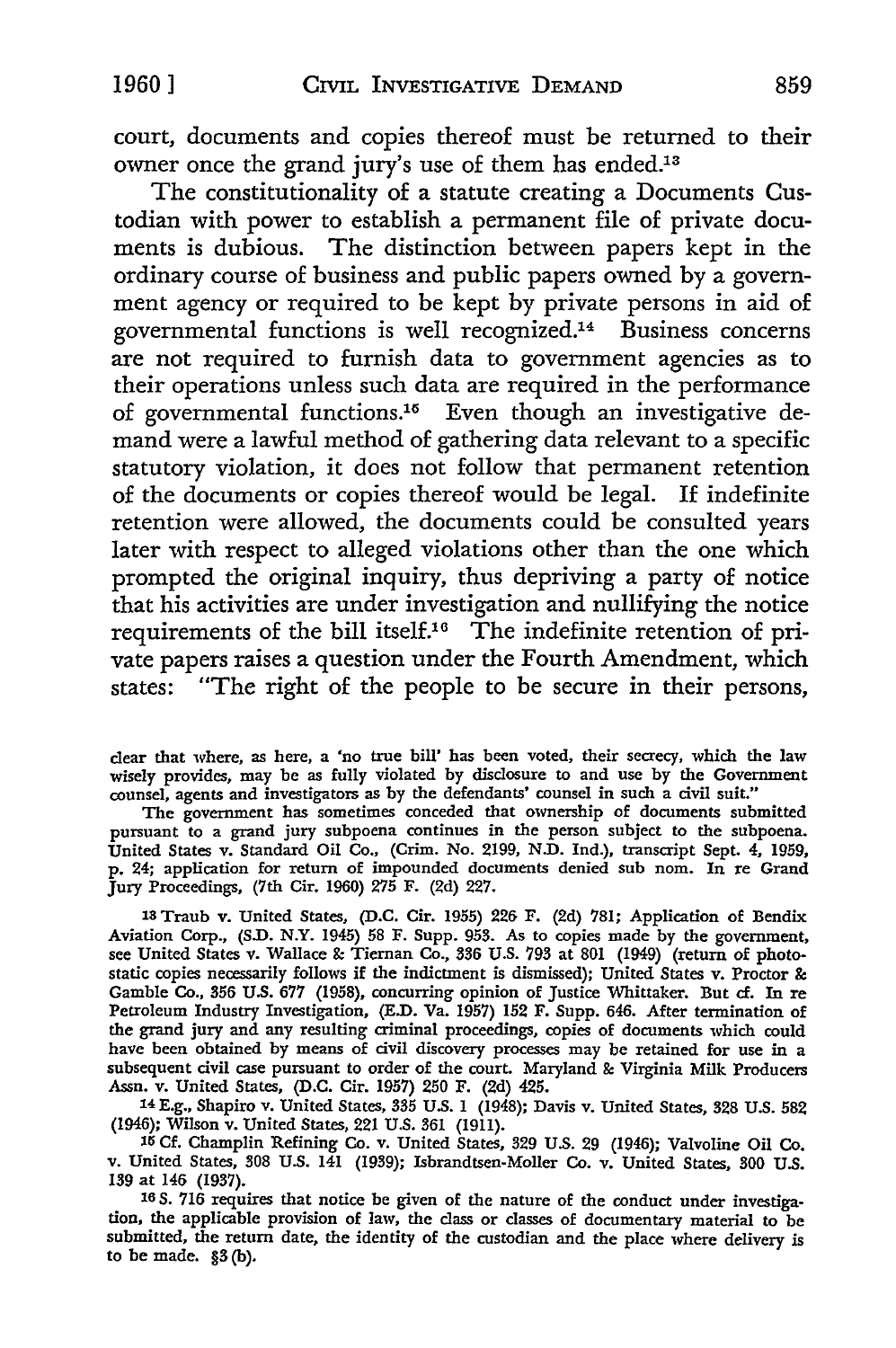houses, papers, and effects, against unreasonable searches and seizures, shall not be violated. . . ."

A question not considered by the subcommittee is who should bear the substantial costs involved in making copies of documentary materials. S. 716 would require that such expenses be borne by the owner unless he wishes to do without his records altogether.17 Under S. 1003 and H.R. 4792, however, the cost of making copies must be borne by the government. These bills might help to discourage wholesale demands for documents, or "fishing expeditions," because government investigators would have to account to their superiors for the costs involved.

In view of the length of time which the department requires to study investigative files before determining whether to file a complaint, it would seem only a matter of basic fairness that the company under investigation should retain its original business records. In the investigative stage of a case, before a complaint is filed, the Department of Justice does not need original business records. At this stage the right to inspect and copy given by S. 1003 and H.R. 4792 should be sufficient.<sup>18</sup>

If the civil investigative demand were limited to inspection and copying, other problems raised by S. 716 would be reduced. For example, business records would not be removed to cities distant from the owner's place of business. In addition, the antitrust agencies and congressional committees would not be hindered in the exercise of their own subpoena powers by the fact that the documents they want had been turned over to the Attorney General.

## *Congressional Committees*

S. 716 delegates power to the Attorney General to supply congressional committees with documentary evidence obtained by means of compulsory process whether or not such evidence is related to legislative functions.19 For almost eighty years, how-

S. 1003 and H.R. 4792 provide: "No documentary material produced pursuant to a demand, or copies thereof, shall, unless otherwise ordered by a district court for good

<sup>17</sup> Under S. 716 the government would be required to bear the cost of transporting documents to distant cities. §4 (b) (2).

<sup>1</sup>s Original business records are possibly not needed even after a grand jury has been impaneled or after complaint has been filed. Judge Hansen stated during the hearings that photostatic copies are acceptable under the rules of evidence if originals are un-

available. Hearings, note 5 supra, at 19. 19 S. 716 provides: " •.• nothing herein shall prevent the Attorney General from making available the material so produced for examination by the Committee on the Judiciary of each House of Congress." §4(c).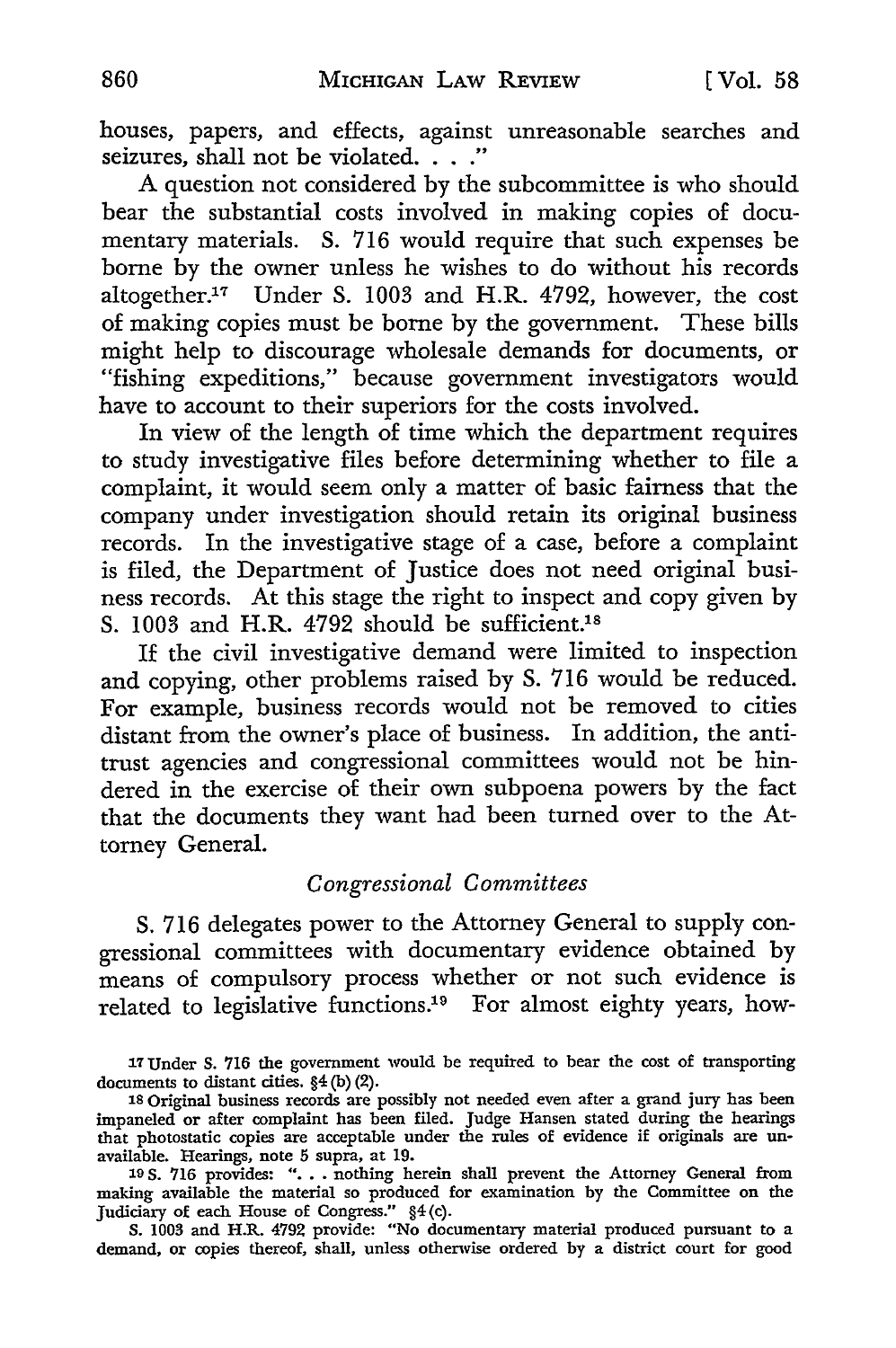ever, the law has been clear that congressional investigations must be restricted to legislative purposes.<sup>20</sup> The principle was reaffirmed as recently as 1957, with the court holding that investigations unrelated to any legislative purpose are "beyond the powers conferred upon the Congress in the Constitution. "21 Since the only purpose of the civil investigative demand is to help the Attorney General obtain documentary evidence for possible litigation, not legislation, it appears doubtful that such evidence would very frequently, if ever, possess a significant relationship to legislative problems. S. 716 would thus permit the Senate and House Judiciary Committees to obtain data indirectly, with the cooperation of the Attorney General, which the Constitution does not permit them to obtain by means of their own subpoena powers.

S. 1003 and H.R. 4792 are not subject to the foregoing objection. Since they are limited to inspection and copying of documents, congressional committees would remain free to obtain documents from the owner by means of subpoena if a legitimate legislative purpose is shown.

## *Restriction on Discovery Rights*

In civil cases the courts are authorized, upon a showing of good cause, to order any party to produce and permit inspection and copying of any designated documents, not privileged, in his possession, custody or control, if relevant to the issues.<sup>22</sup> In criminal cases the court may authorize the defendant to inspect and copy documents needed for the preparation of his defense, including those "obtained from others by seizure or by process."23

S. 716 restricts the discovery rights of defendants, but not of the government, under the federal rules by prohibiting disclosure to persons other than government personnel.<sup>24</sup> S. 716 completely forecloses discovery of evidence relevant to the issues of a pending case which the custodian has obtained from third parties.

cause shown, be produced for inspection or copying by, nor shall the contents thereof be disclosed to, other than an authorized employee of the Department of Justice, without the consent of the organization who produced such material  $\ldots$ ." §4(a).

20 Kilborn v. Thompson, 103 U.S. 168 (1881).

21 Watkins v. United States, 354 U.S. 178 at 198 (1957).

22 Fed. Rules Civ. Proc. 34.

23 Fed. Rules Crim. Proc. 16.

<sup>24</sup>S. 716, in creating a "Documents Custodian," provides: "While in the possession of the custodian, no materials so produced shall be available for examination, without the consent of the person who produced such material, by any individual other than a duly authorized officer, member, or employee of the Department of Justice or any antitrust agency.  $\ldots$ ." §4 $(c)$ .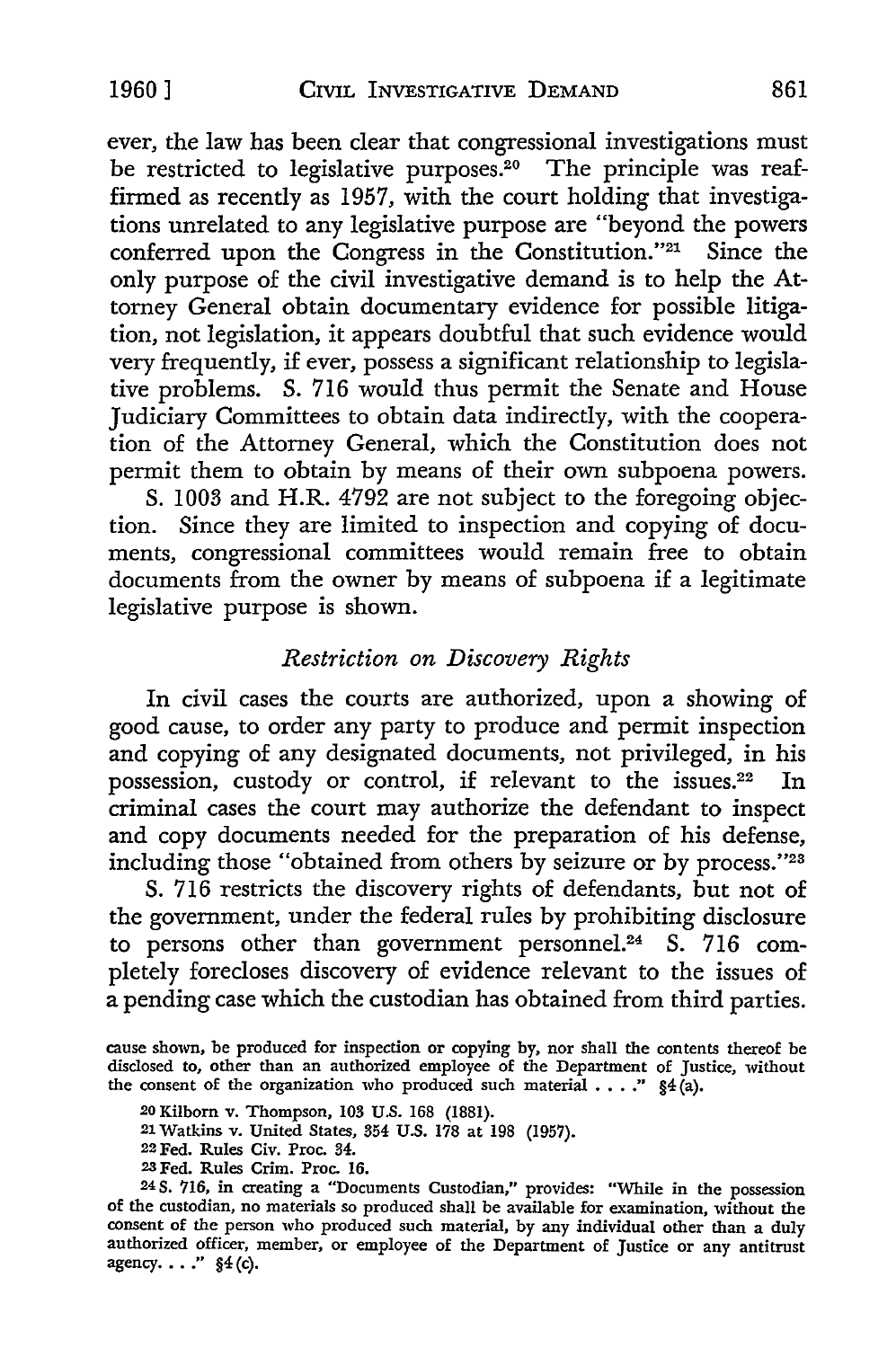This is particularly unfair because the custodian can get the original documents. S. 1003 and H.R. 4792, on the other hand, attempt to preserve the power of the courts to grant discovery under the federal rules of documents obtained by means of civil investigative demands upon a showing of "good cause."25

The problem here involves evidence obtained by the government from third parties. Yet full discovery of *all* relevant evidence is of the greatest importance. Much of the evidence in antitrust cases relates to industry questions and involves data obtained from persons other than the defendant. Where the issue involves an actual or potential injury to competitors, suppliers or customers of the defendant, data obtained from them can be an essential feature of the government's or the defendant's case.

The restriction imposed by the Kefauver bill goes against the basic policy of the federal rules, stated by the Supreme Court in *Hickman v. Taylor:* 

"The pretrial deposition-discovery mechanism established by Rules 26 to 37 is one of the most significant innovations of the Federal Rules of Civil Procedure. Under the prior federal practice, the pretrial functions of notice-giving, issueformulation and fact-revelation were performed primarily and inadequately by the pleadings. Inquiry into the issues and the facts before trial was narrowly confined and was often cumbersome in method. The new rules, however, restrict the pleadings to the task of general notice-giving and invest the deposition-discovery process with a vital role in the preparation for trial.  $\ldots$  Thus civil trials in the federal courts no longer need be carried on in the dark. The way is now clear, consistent with recognized privileges, for the parties to obtain the fullest possible knowledge of the issues and facts before trial."26

Because of the complexity of factual problems commonly encountered in antitrust litigation, it is clear that denial of pretrial

26 329 U.S. 495 at 500-501 (1947).

<sup>25</sup> S. 1003 and **H.R.** 4792 provide: "No documentary material produced pursuant to a demand, or copies thereof, shall, unless otherwise ordered by a district court for good cause shown, be produced for inspection or copying by, nor shall the contents thereof be disclosed to [any person], other than an authorized employee of the Department of Justice, without the consent of the organization who produced such material •... The Attorney General or any authorized employee of the Department of Justice may use such copies of documentary material as he determines necessary in the performance of his official duties, including presentation of any case or proceeding before any court or grand jury." §4 (a).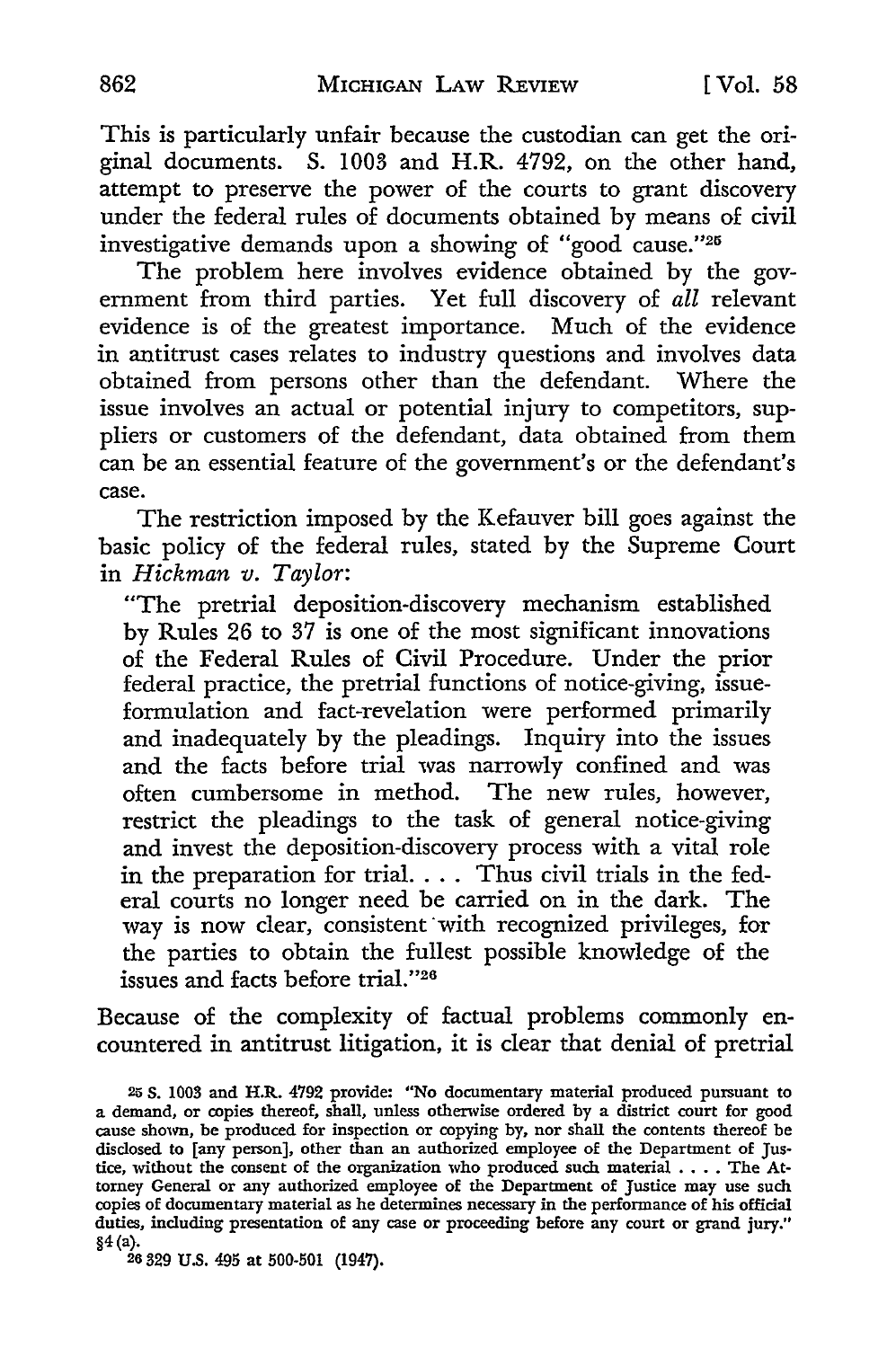examination and inspection of potential evidence in the government's files would cause needless delay and confusion at trial. The bill thus reverts to the dark ages of court procedure so far as one party, but not the other, in concerned.

Under S. 716 documents in the possession of the custodian would be shrouded in greater secrecy, insofar as pretrial discovery is concerned, than even grand jury proceedings. Under the federal rules a defendant can obtain discovery of portions of the grand jury transcript needed for preparation of the defense upon a showing of good cause.27

The constitutionality of any statute which would require the parties to contend on unequal ground is dubious. The federal rules are intended to aid both sides. The broad investigation permitted by the rules can be justified only on the theory that the powers granted are mutual.28

#### *Scope*

S. 716 would be unique in the history of the antitrust laws in that it confers investigative power upon the Department of Justice extending substantially beyond the department's enforcement jurisdiction.<sup>29</sup> S. 1003 and H.R. 4792 are based on the principle that the department should not be given a civil investigative power in any area where it is not authorized to bring a civil action.

27 United States v. Proctor &: Gamble Co., 356 U.S. 677 (1958).

28 The Supreme Court said in Hickman v. Taylor,  $329$  U.S. 495 at 507 (1947): "Mutual knowledge of all the relevant facts gathered by both parties is essential to proper litigation. To that end, either party may compel the other to disgorge whatever facts he has in his possession. The deposition-discovery procedure simply advances the stage at which the disclosure can be compelled from the time of trial to the period preceding it, thus reducing the possibility of surprise."

29 S. 716 authorizes investigations of violations of the "antitrust laws" as defined by §1 of the Clayton Act and also violations of the Federal Trade Commission Act, §3 of the Robinson-Patman Act, and "any statute hereafter enacted by the Congress" providing a civil remedy for restraint or monopolization of commerce or any unfair trade practice. §2 (a).

S. 1003 and H.R. 4792 merely authorize investigations of violations of the "antitrust laws" as defined by §1 of the Clayton Act. §2 (a).

Sections II and 15 of the Clayton Act, 38 Stat. 730 (1914), as amended, 15 U.S.C. (1958) §§21, 25, confer joint responsibility on the Attorney General and the Federal Trade Commission for the enforcement of §§2, 3, 7 and 8 of the Clayton Act. In addition, the Attorney General has enforcement responsibilities under the Sherman Act, 26 Stat. 209 (1890), as amended, 15 U.S.C. (1958) §4, and he is authorized to enforce the Webb-Pomerene Act, 40 Stat. 516 (1918), as amended, 15 U.S.C. (1958) §§61-65, "before the Commission has made its investigation." United States Alkali Export Assn. v. United States, 325 U.S. 196 at 211 (1945). But the Attorney General has no authority to prosecute unfair methods of competition in violation of §5 of the Federal Trade Commission Act, 15 u.s.c. (1958) §45.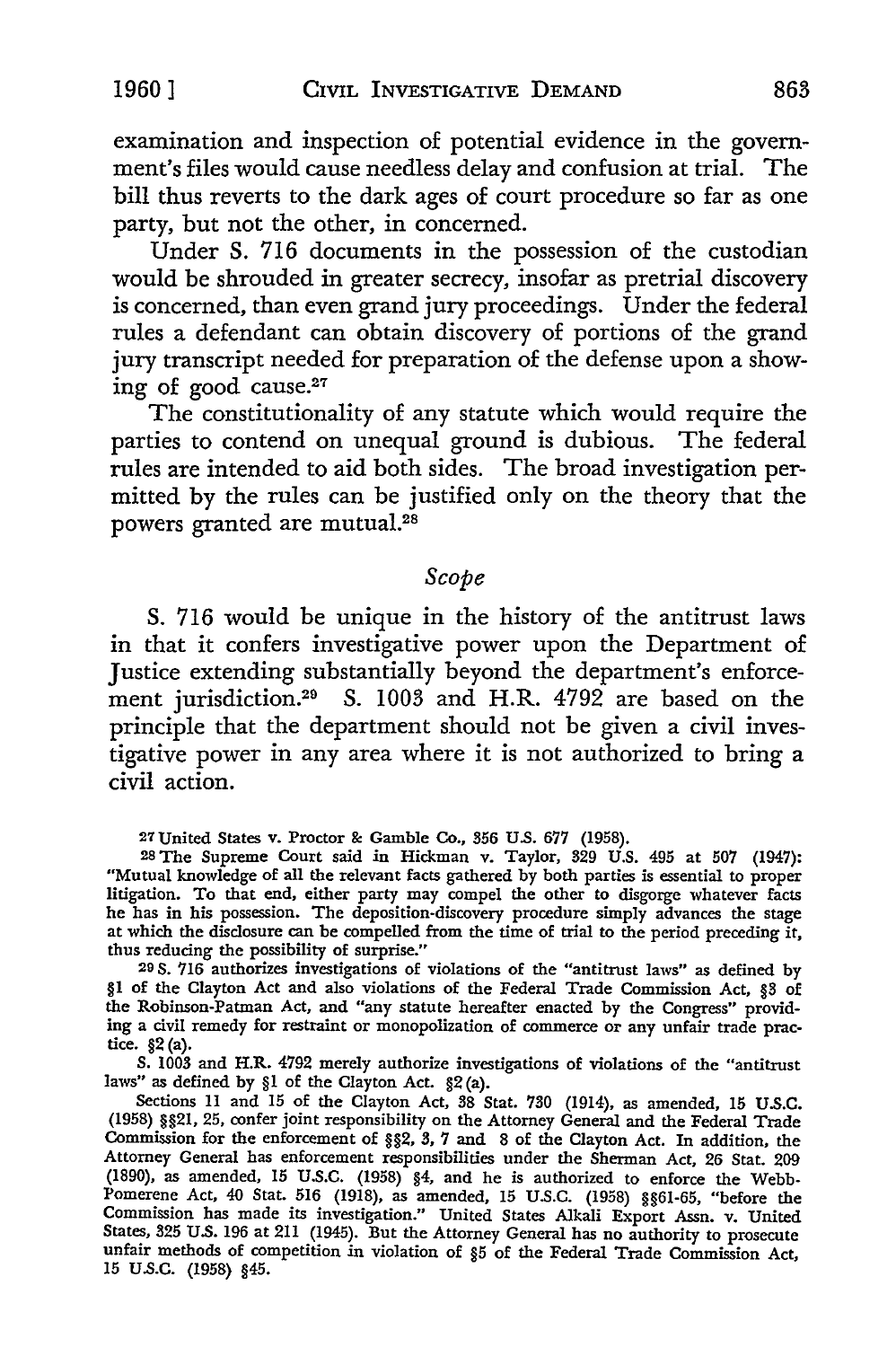The danger of unrestricted investigative powers was pointed out by the Supreme Court in *Oklahoma Press Publishing Co. v. Walling:* 

"Officious examination can be expensive, so much so that it eats up men's substance. It can be time consuming, clogging the processes of business. It can become persecution when carried beyond reason."<sup>30</sup>

Officious examination is a definite possibility where any official is given authority to inquire into matters which have been committed to another agency for enforcement purposes. No statute has heretofore vested a general inquisitorial power in any agency. In the past, Congress has always restricted the power of inquiry to the extent reasonably necessary for the performance of an agency's assigned responsibilities.31 In *United States v. Morton Salt Co.,* the Supreme Court noted:

"Of course, a governmental investigation into corporate matters may be of such a sweeping nature and so unrelated to the matter properly under inquiry as to exceed the investigatory power .... But it is sufficient if the inquiry is within the authority of the agency, the demand is not too indefinite and the information sought is reasonably relevant."32

The investigation of violations of the Federal Trade Commission Act opens up a new area for the department. Moreover, it is an area which until now has been considered to be the special responsibility of the Federal Trade Commission. "The Federal Trade Commission Act provides a fully-equipped arsenal of weapons for compelling the reluctant to furnish ... information."33

32 338 U.S. 632 at 652 (1950).

33 Seidman, "The Commission's Powers To Conduct Field Investigations," **A.B.A.,**  SECTION OF ANTITRUST LAW, PROC. 12 (April 9-10, 1959).

<sup>30 327</sup> U.S. 186 at 213 (1946).

<sup>31</sup> With respect to the Interstate Commerce Commission, the Supreme Court held in ICC v. Brimson, 154 U.S. 447 at 478 (1894): "Neither eranch of the legislative department, still less any merely administrative body, established by Congress, possesses, or can be invested with, a general power of making inquiry into the private affairs of the citizen." Even the investigative powers of grand juries are limited to the production of evidence needed to fulfill their assigned responsibilities. Thus the Supreme Court held in Hale v.<br>Henkel, 201 U.S. 43 at 77 (1906): "... some necessity should be shown, either from<br>an examination of the witnesses orally, or from t panies with the other companies implicated, or some evidence of their materiality produced, to justify an order for the production of such a mass of papers." The Federal Trade Commission's investigative powers are restricted to the collection of evidence needed for adjudicated cases or authorized economic reports. FTC v. American Tobacco **Co.,**  264 U.S. 298 (1924).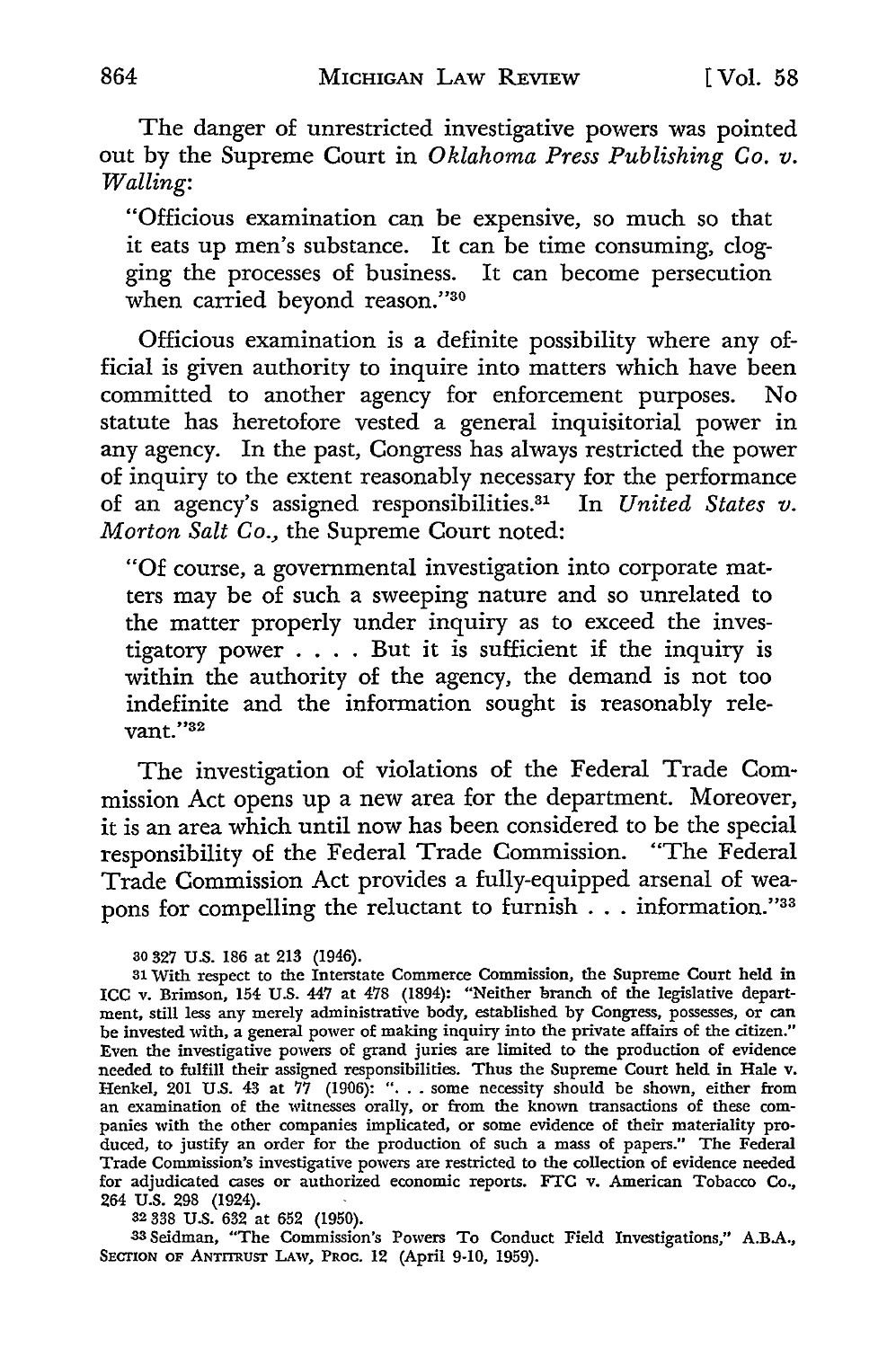Nothing in the subcommittee's report, the hearings or the floor debates suggests that the Federal Trade Commission's powers are deficient or that the commission has been less than diligent in exercising the powers it now has. If any deficiency did exist, however, it seems logical that additional investigative authority should be conferred upon the commission, not the Attorney General.

In the absence of any demonstrated need for dual investigative powers over offenses created by the Federal Trade Commission Act, S. 716 is at best superfluous. More important, the bill would create the potentiality of duplicative and overlapping investigations. The bill provides no machinery for coordinating investigations by the department with prosecutions by the commission. Since the department could not bring a complaint under the Federal Trade Commission Act, it would almost seem that the purpose of S. 716 is to provide a method for surveillance of the manner in which the commission discharges its responsibilities under the act.

S. 716 also extends the civil investigative demand to "any statute hereafter enacted by the Congress which prohibits, or makes available to the United States in any court or antitrust agency of the United States any civil remedy with respect to (A) any restraint upon or monopolization of interstate or foreign trade or commerce, or (B) any unfair trade practice in or affecting such commerce."<sup>34</sup> The power to investigate under "any statute hereafter enacted" ignores the fact that the investigative powers of the Department of Justice, the Federal Trade Commission and other agencies have been developed over the years on the basis of experience. It appears unwise and potentially productive of confused, duplicative and overlapping activities to provide in advance the manner by which statutes not yet enacted shall be enforced. The objectives of sound legislation should require that authority to investigate be given only in the light of the problems existing which justify new legislation, the nature of the remedies adopted, and the respective capabilities of the various enforcement agencies. The attempt to provide the manner for enforcing legislation which may be enacted many years hence to meet problems then existing seems premature and beyond any need now existing.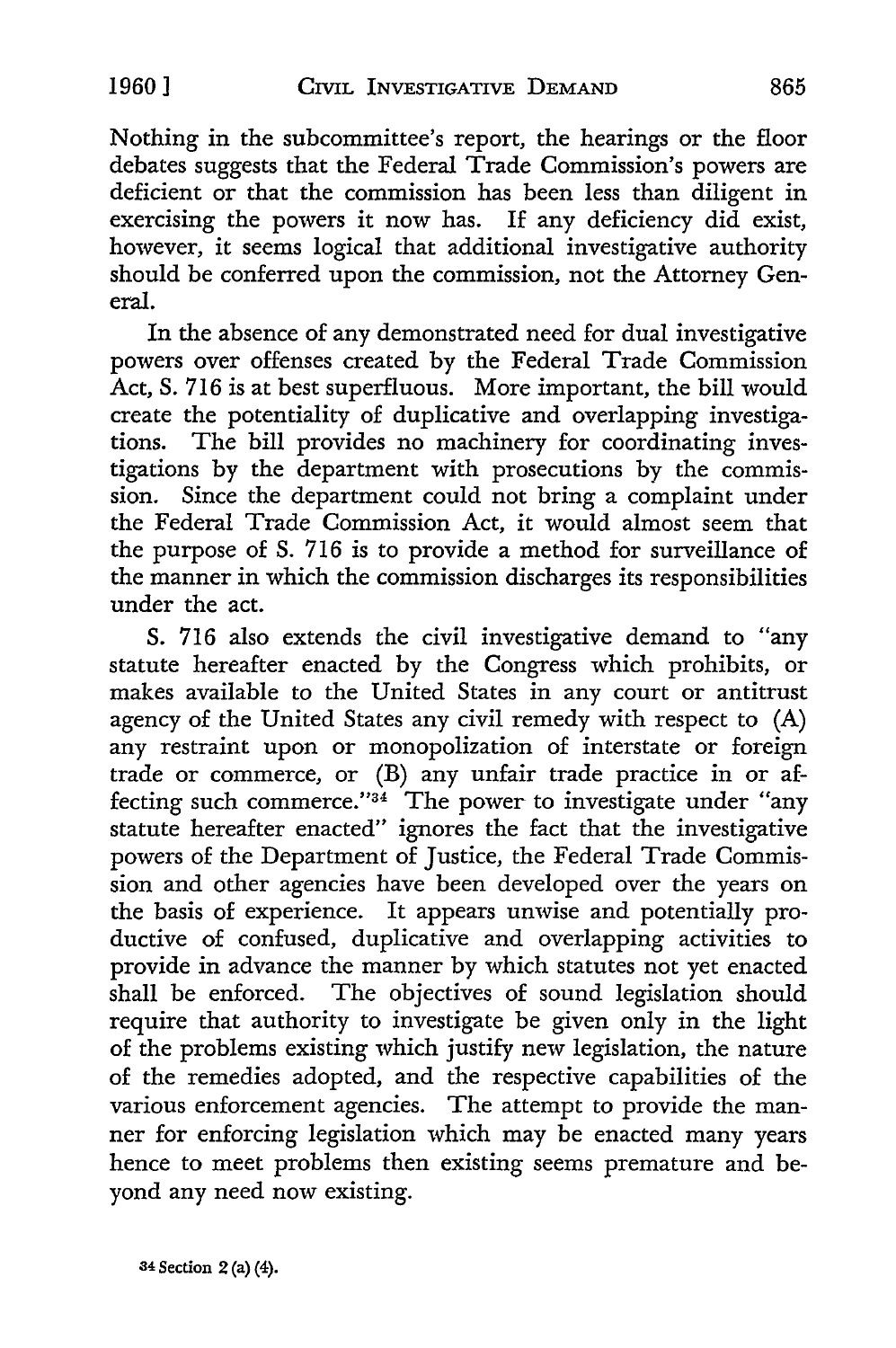S. 716 also appears unsound in that it would create a "civil" investigative demand to uncover evidence of violation of section 3 of the Robinson-Patman Act, a criminal statute.<sup>35</sup> It is surprising that an investigative procedure which arose from objections to the use of the grand jury in civil cases should become a means for avoiding the grand jury in criminal cases. The Attorney General's Committee said of the Civil Investigative Demand: "It would complement, *not supersede*, the grand jury, which retains its proper role in criminal investigations."36

S. 1003 and H.R. 4792 are somewhat unclear as to whether the civil investigative demand could be employed in a criminal investigation. It is clear, of course, that no civil investigation could be conducted into alleged violations of section 3 of the Robinson-Patman Act. But these bills state that the Attorney General may execute and issue a civil investigative demand, "prior to the institution of a civil or criminal proceeding" upon an "antitrust violation,"37 and the term "antitrust violation" is not defined. It is thus conceivable that these bills might be construed as permitting employment of the "civil" demand where only criminal prosecution is contemplated. There will undoubtedly be cases in which evidence of criminality is discovered during the course of a civil investigation. In such cases the Attorney General should be authorized to turn over such information to a grand jury. Nevertheless, the civil investigative demand should not be available under circumstances where, from the outset, only criminal prosecution is contemplated.

#### *Notice*

All three bills are deficient in failing to require sufficient specificity in the demands with respect to the conduct constituting the alleged violation under investigation.38 S. 716 uses the phrase "nature of the conduct constituting the alleged antitrust violation" whereas the other two bills require a statement of "the general subject matter of the investigations." Since the purpose of

section or sections thereof alleged violation of which is under investigation, and the gen-

<sup>35</sup> Nashville Milk Co. v. Carnation Co., 355 U.S. 373 (1958).

<sup>36</sup> REPORT 347. Emphasis added.

<sup>37</sup> Section 3 (a).

<sup>38</sup> S. 716 provides that the demand shall "(I) state the nature of the conduct con• stituting the alleged antitrust violation which is under investigation and the provision of law applicable thereto; (2) describe the class or classes of documentary material to be produced thereunder with such definiteness and certainty as to permit such material to produced thereunder with such definiteness and certainty as to permit such material to<br>be fairly identified. . . ." §3 (b).<br>S. 1003 and H.R. 4792 provide that the demand shall: "(1) state the statute and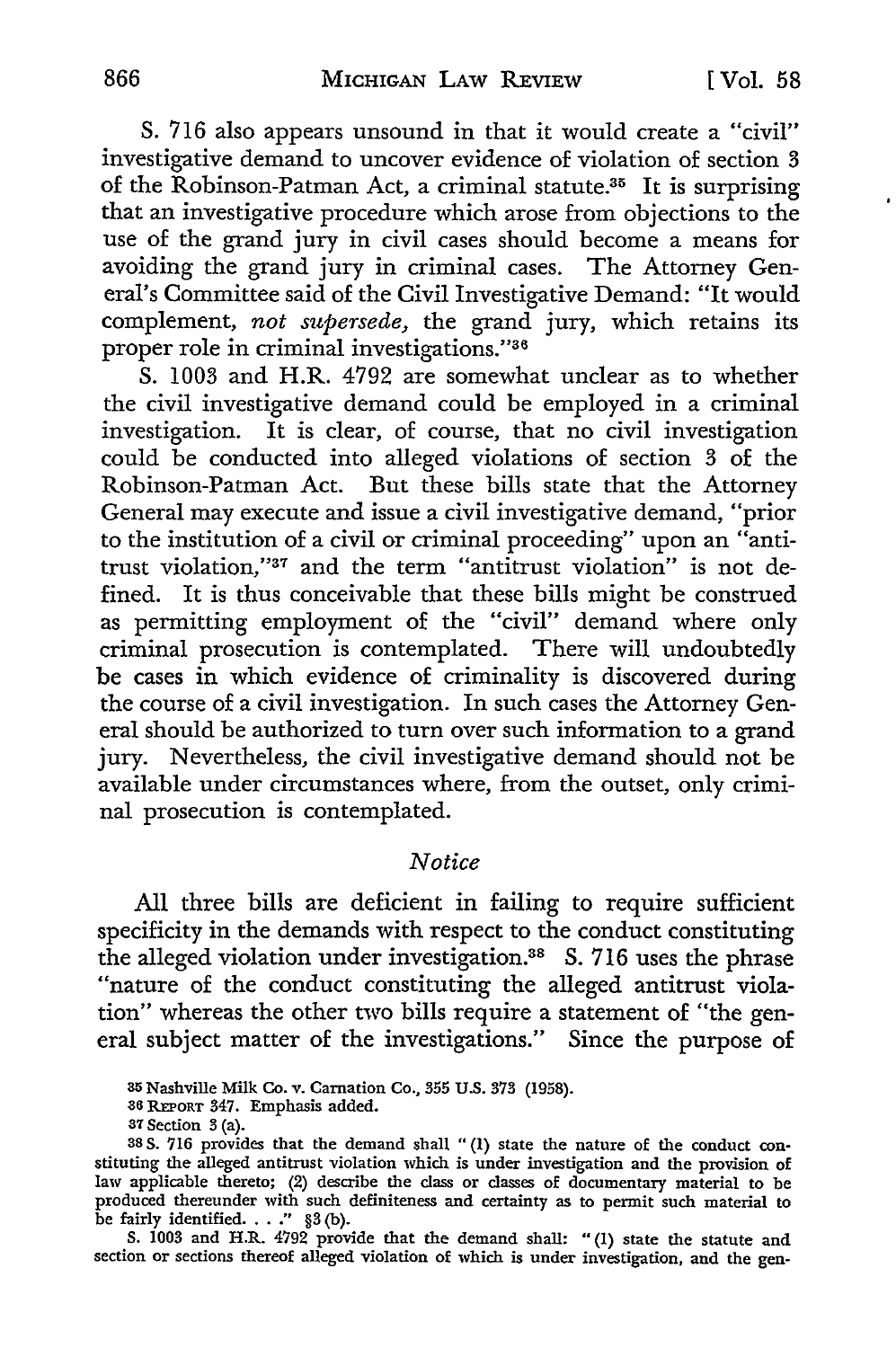the civil demand is investigatory some latitude in the specification of acts, practices and omissions must necessarily be allowed. Nevertheless, because of the possibility that vaguely-worded demands may be issued under the quoted language, a more definite standard should be adopted.

S. 716 requires a statement of "the provision of law applicable" to the alleged violation, whereas S. 1003 and H.R. 4792 require a statement of "the statute and section or sections thereof alleged violation of which is under investigation." It is difficult to understand why the Senate adopted the vaguer terminology of S. 716. The antitrust laws comprehend a multitude of conceivable offenses, and persons under investigation should be entitled to the greatest reasonable measure of specificity. For example, if the relationships between two corporations were under investigation it might be sufficient under S. 716 to specify that the alleged violation involved "the Clayton Act." Certainly the parties should be entitled to know whether the investigation involves a stock or asset acquisition, covered by section 7; an interlocking directorate, covered by section 8; or an exclusive dealing arrangement, covered by section 3.

All three bills are also deficient in that none requires an identification of the corporation, association, partnership or individual whose conduct is under investigation. It would seem merely a matter of basic fairness that the person receiving a civil investigative demand should be informed whether his own conduct or someone else's is under investigation.

The documents to be furnished in response to a demand should be specified with reasonable particularity. For this reason the terminology "class or classes" of documents which appears in all three bills should be omitted. For example, the following might be considered to constitute a "class" of documents: (a) "all correspondence of the Marketing Research Department of your company for the period 1949-1959," or (b) "all contracts, agreements and understandings between your company and companies A., B. and C." Such vague descriptions could easily result in the production of documents exceeding the legitimate needs of the investigation.

**era!** subject matter of the investigations; (2) describe the class or classes of documentary material to be produced thereunder with reasonable specificity so as fairly to identify the material demanded.  $\ldots$ ." §3(b).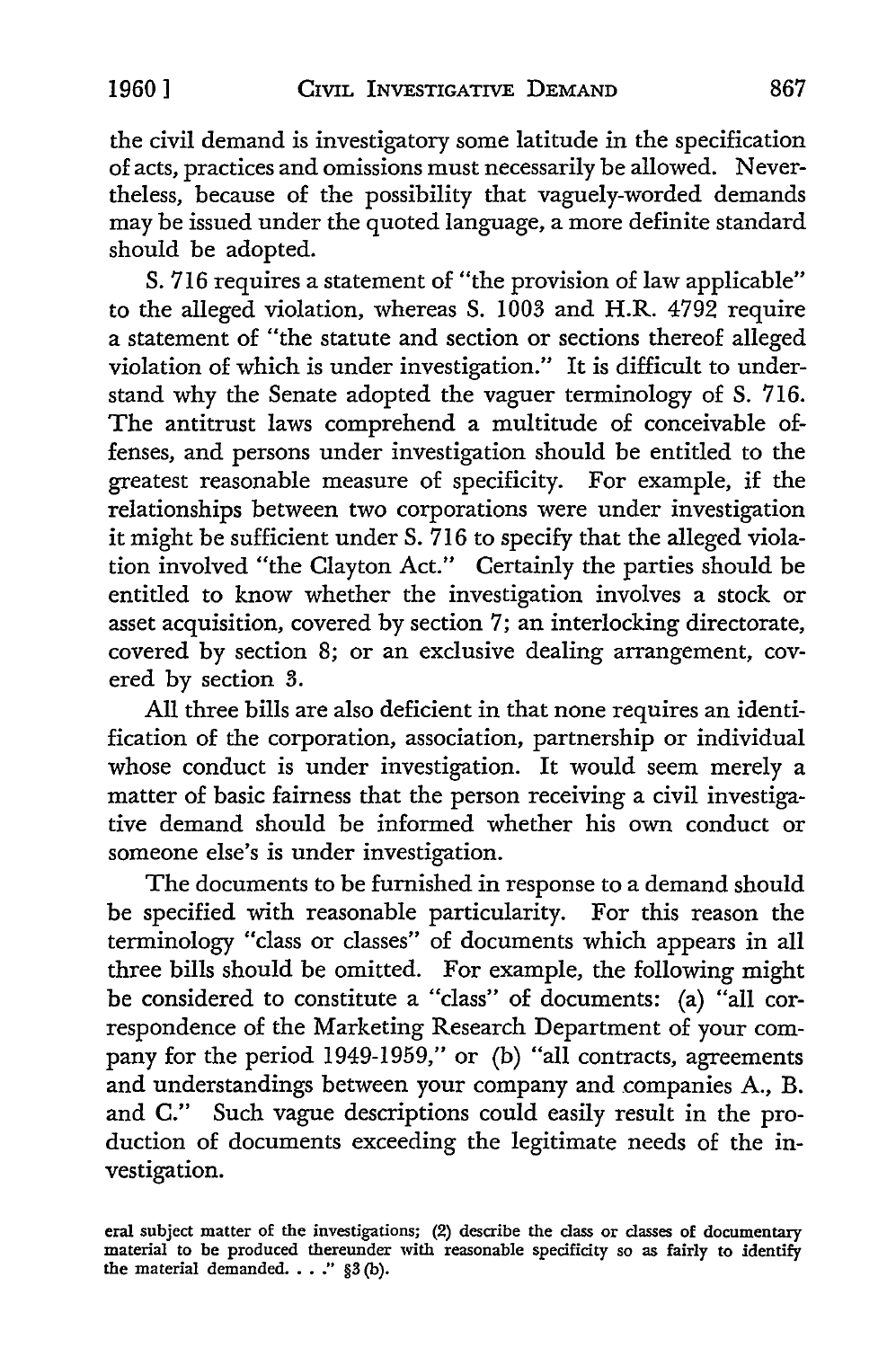#### *Delivery of Documents*

S. 716 authorizes the Attorney General to select the place where delivery of the documents is to be made.<sup>39</sup> Although the department requires a measure of flexibility for the efficient performance of its functions, it is difficult to see how any inconvenience would result if government investigators, who are stationed throughout the country, were required to inspect the documents at the owner's place of business, with the right to make copies if needed. S. 716 fails to balance the requirements of efficient administration against the potential burdens upon the business community. For example, the Attorney General could require that business records situated in California be produced in Washington, D.C. or New York City. Moreover, these records could be held for several years during the pendency of the investigation and any resulting litigation. The California company, if it is to continue in business, would have to incur substantial expense in creating duplicate records.

S. 1003 and H.R. 4792 are not subject to this objection because they are limited to the inspection and copying of documentary materials at the owner's place of business. They proceed on the principle that the government should bear the costs entailed in the performance of governmental functions.

#### *Petitions To Modify or Set Aside*

Under S. 716, actions to modify or set aside demands must be brought in the judicial district where the custodian designated therein is located, and the Attorney General is free to select the judicial district within which to locate the custodian.<sup>40</sup> If S. 716 were construed as authorizing a separate custodian for each demand, forum shopping could become a serious problem. Thus, a company whose principal office is in Maine might be required to litigate in California, 3000 miles from its headquarters. A company in Florida could become involved in Oregon.<sup>41</sup> S. 1003

<sup>39</sup> Section 3 (b). S. 1003 and H.R. 4792 provide that documentary material shall be produced for inspection and copying during normal business hours at the principal office and place of business of the organizations or at such other times and places as may be agreed upon by the parties. §3 (a), (h).

<sup>40</sup> Section 5 (b).

<sup>41</sup> The following statement of factors considered by the courts in ruling upon venue questions is worth considering in connection with the place where actions should be brought. United States v. National City Lines, 7 F.R.D. 393 at 398 (1947): "Courts have held that the indictment of a person away from his domicile which requires him to (1) go to a distant place, (2) employ counsel in a distant city and (3) to bring his wit-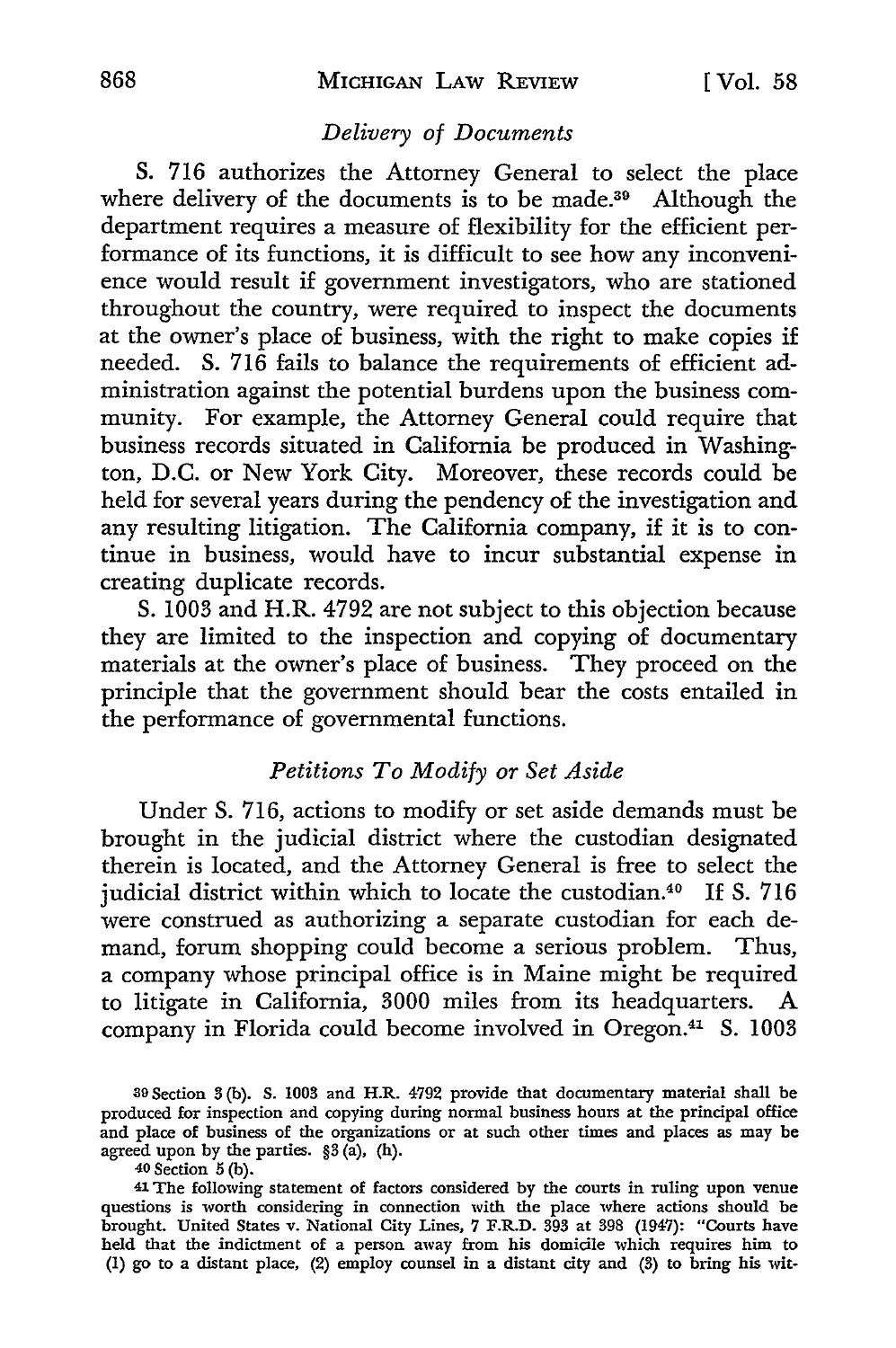and H.R. 4792 eliminate the possibility of forum shopping and minimize the burden on the company concerned.<sup>42</sup>

#### *Disclosure of Confidential Data*

Data obtained by means of a civil investigative demand should not be disclosed to government officials other than Department of Justice personnel except in connection with court or grand jury proceedings. Nevertheless, S. 716 permits disclosures to congressional committees and various federal agencies.<sup>43</sup> S. 1003 and H.R. 4792, on the other hand, do not authorize such disclosures.<sup>44</sup> The problem of protecting confidential information from unauthorized disclosure is a serious one under S. 716 because such information may be furnished to many people outside the department.45 Moreover, the bill contains no prohibition against disclosures by persons who acquire access to the documents. Agencies like the Federal Trade Commission, on the other hand, are not authorized to divulge confidential information to anyone outside the commission.46

In a letter to the Senate Judiciary Committee John W. Gwynne, former Chairman of the Federal Trade Commission,

nesses from afar are hardships to be considered. So is also, in the case of a corporate body, the fact that (4) its business headquarters are in another city, and (5) its records are there.

42 S. 1003 and H.R. 4792 provide that the petition shall be filed "in the United States district court for the district in which the principal office or place of business of the organization upon whom such demand was served is located, or in such other district as the parties may agree." §5 (b).

43 S. 716 permits disclosures to the Senate and House Judiciary committees and to "antitrust agencies." §§2 (b), 4 (c). No demand shall contain any requirement which would be held "unreasonable" or require the production of any documentary material which would be privileged from disclosure if such requirement were contained in a grand jury subpoena.  $§3$  (c). Upon notice that the documents are to be submitted to an antitrust agency or congressional committee, the owner may petition the district court for an order for the protection of "secret processes, developments, research or any privileged material .  $\cdots$   $\frac{1}{35}$  (e).

44 S. 1003 and H.R. 4792 prohibit disclosures to other than authorized personnel of the Department of Justice except in connection with any case or proceeding before a the Department of Justice except in connection with any case or proceeding before a court or grand jury. §4 (a).

45 Judge Hansen explained the problem as follows, Hearings, note 5 supra, at 20: " .•. each time that someone else has an opportunity to see the documents, the per-"... each time that someone else has an opportunity to see the documents, the personal records or private records of a corporation, the more difficult it is to get those records or to see the records, and I am sure there are instances where it would be difficult for someone not a part of the company or not in the particular industry to readily identify whether it constituted confidential matter or trade secrets or not. Just looking at it to me might not mean anything particularly. To somebody in the industry it would. We would have considerable problems."

46 Section 6 of the Federal Trade Commission Act, 38 Stat. 721 (1914), as amended, 15 U.S.C. (1958) §46 (f) prohibits disclosure of "trade secrets and names of customers" to other than commission personnel. Section 10 provides that officers and employees of the commission shall be subject to fine and imprisonment for making public "any information obtained by the commission.  $\ldots$ ."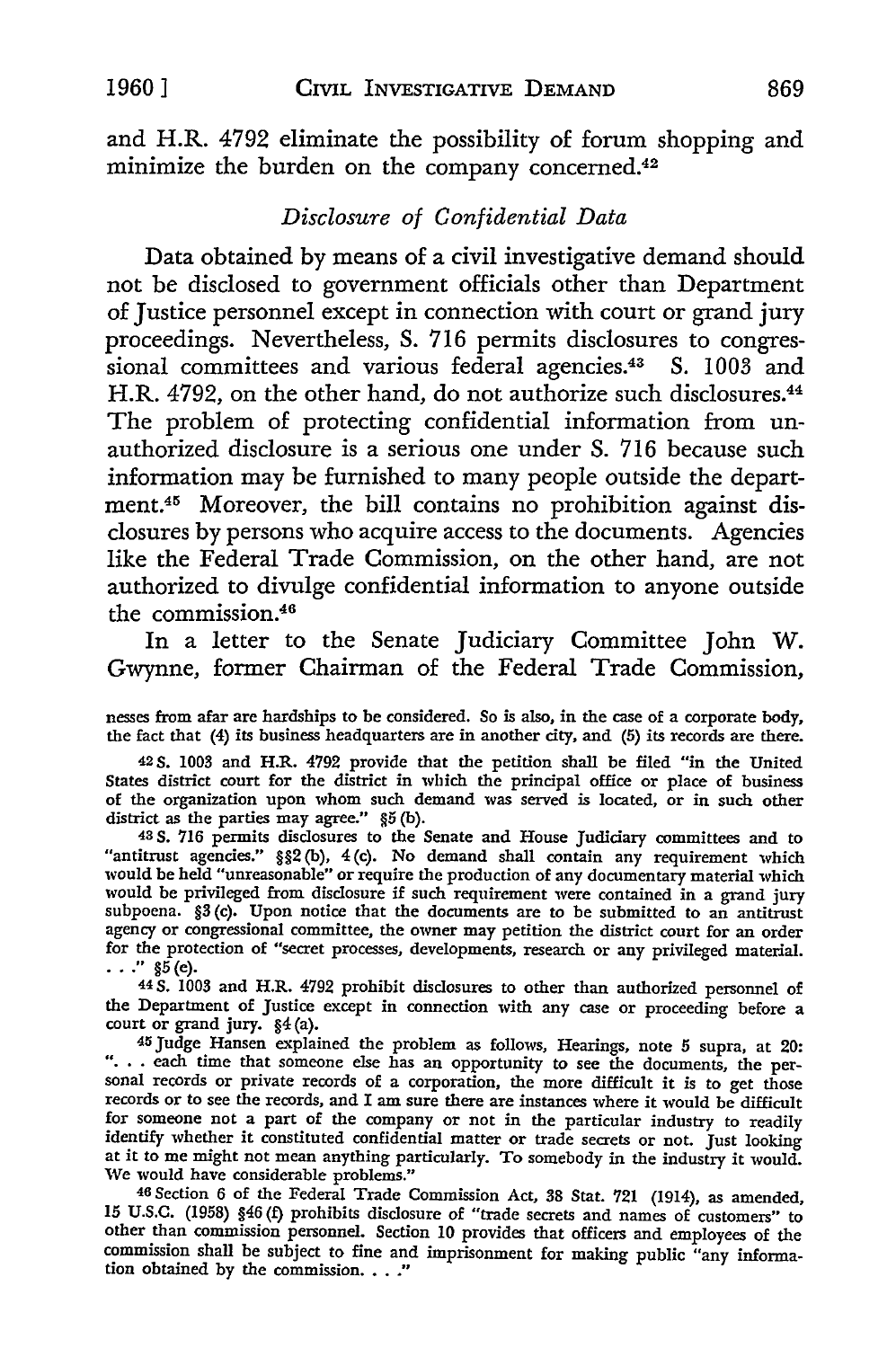stated that the commission was opposed to provisions which would prevent disclosures to the commission. "Such a prohibition," he said, "would completely disrupt the current cooperative practices of the Department of Justice and the Federal Trade Commission to exchange information with each other and to allow the other to inspect, copy, and use evidence other than that secured by grand jury subpoena."47 Mr. Gwynne's view, however, seems to ignore the distinction between documents obtained by the department through voluntary cooperation and documents obtained by means of compulsory process. His letter recognizes that information obtained by grand jury subpoena is not a subject of the cooperative arrangements between the department and the commission.

If the civil investigative demand were limited to the inspection and copying of documents, no interference with the factfinding processes of the Federal Trade Commission or any other agency would result. Because the original documents would be retained by the owner thereof, the commission would remain free to discover through exercise of its own powers facts needed in the enforcement of the laws entrusted to it.

There could be no objection to a provision allowing the Department of Justice and the Federal Trade Commission to exchange information as to current or planned investigations. The need to avoid duplicative and overlapping activities appears to require this conclusion. This, however, stops short of an interchange of documents obtained by means of the separate and distinct powers of the department and the commission.

## *Expiration of Demands*

S. 716 provides that the owner of documents produced pursuant to a demand may call for their return "within a reasonable time after completion of the examination and analysis of all evidence assembled in the course of such investigation. . . . "48 In addition, the bill permits copies to be retained indefinitely by the Department of Justice or any "antitrust agency."<sup>49</sup> The bill, in allowing the documents to be retained for the duration of the investigation regardless of whether it is conducted within a reasonable time, is in sharp contrast to grand jury procedures. Thus section 6 of the Federal Rules of Criminal Procedure provides that no grand jury may serve more than eighteen months. Since

47 Hearings, note 5 supra, at 24. 48 Section 4 (f). 49 Section  $4(c)$ , (e), (f).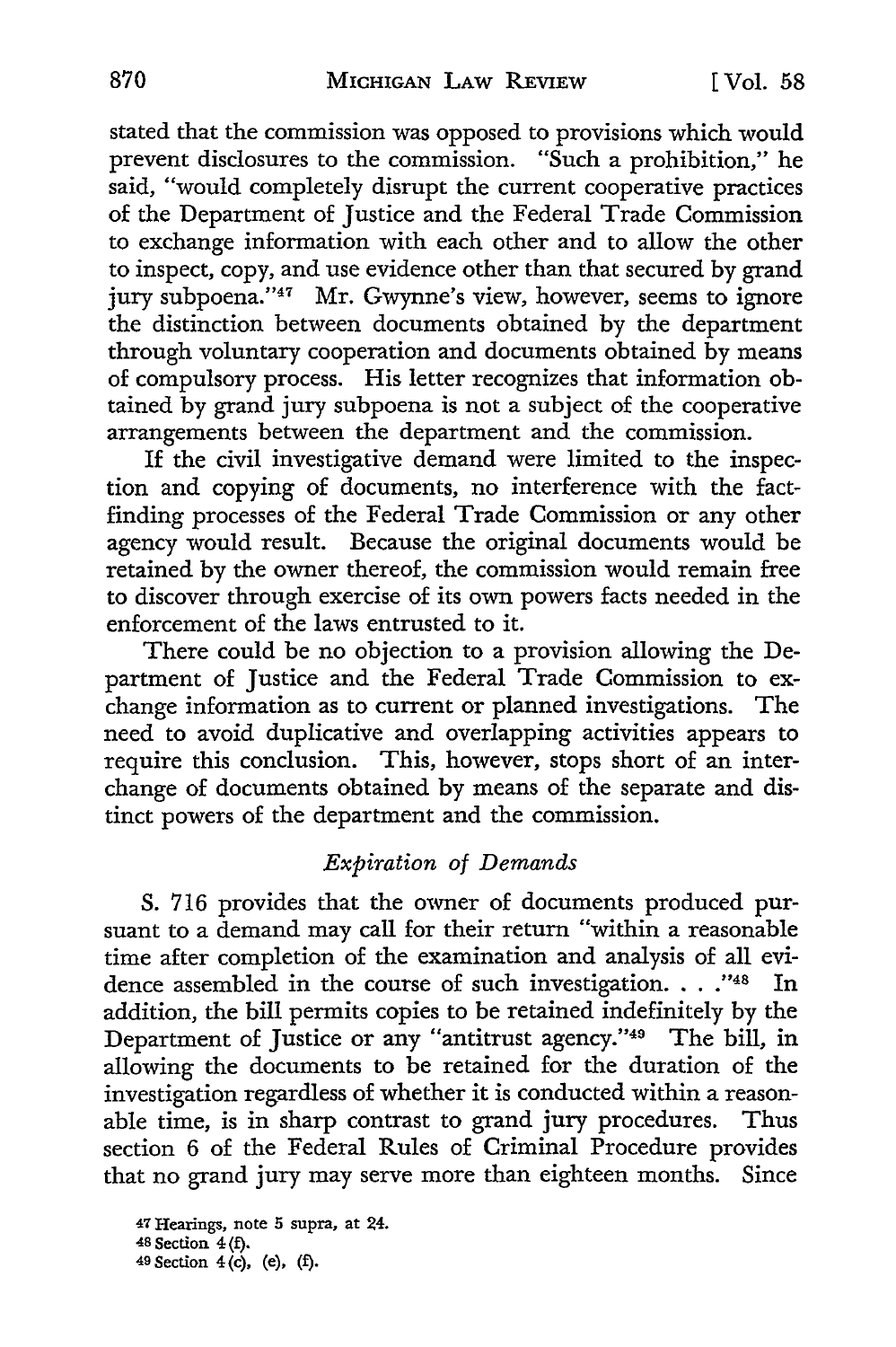one of the purposes of the civil investigative demand was to provide a more efficient and expeditious fact-finding procedure than the grand jury, it is surprising that legislation should make it possible for civil investigations to drag out longer than grand jury proceedings. The maximum duration of any investigation should be no more than eighteen months, and all documents should be returned thereafter.

S. 1003 and H.R. 4792 provide that the owner of the documents shall be relieved of the duty of holding them available in connection with the investigation or any proceeding resulting therefrom or at the end of eighteen months, whichever is the sooner. The district courts, however, are authorized to extend the period of eighteen months.<sup>50</sup> This provision could be improved by making it clear that all copies of documentary materials, as well as the originals, must be returned when the demand expires.

## *Penal Provisions*

The Attorney General's Committee recommended that the civil investigative demand should be enforced by appropriate order of the court and not by penal sanction. $51$  All three current proposals, however, contain penal provisions. $52$ 

These provisions appear unnecessary because the courts have ample power to compel compliance with their orders, and existing legislation provides criminal penalties for furnishing false information to the government.<sup>53</sup> It is entirely possible that the penal provisions could result in uneven and unfair enforcement of the demand. For example, if a party had no intention of complying with the demand unless and until ordered by court, would he be guilty of crime for willfully "withholding" the documents? The penal provisions thus create the possibility that a person having a legitimate objection to the propriety of a demand must run the risk of subjecting himself to a criminal charge merely by standing on his rights and awaiting an appropriate court order before he complies.<sup>54</sup>

152 All three bills provide for a \$5,000.00 fine and imprisonment for not more than five years for anyone who "willfully removes from any place, conceals, withholds, destroys, mutilates, alters, or by any other means falsifies any documentary material .•.• "§6.

15818 U.S.C. (1958) §1001 provides for a fine of \$10,000 or imprisonment for not more than five years for persons who willfully falsify, conceal, cover up or make any false, fictitious or fraudulent statement or representation to any department or agency of the United States. Id., §401 authorizes the courts to punish contempts of court by fine or imprisonment.

154 Section 10 of the Federal Trade Commission Act, 38 Stat. 723 (1914), as amended,

<sup>50</sup> Section 4 (b).

<sup>151</sup> REPORT 347.